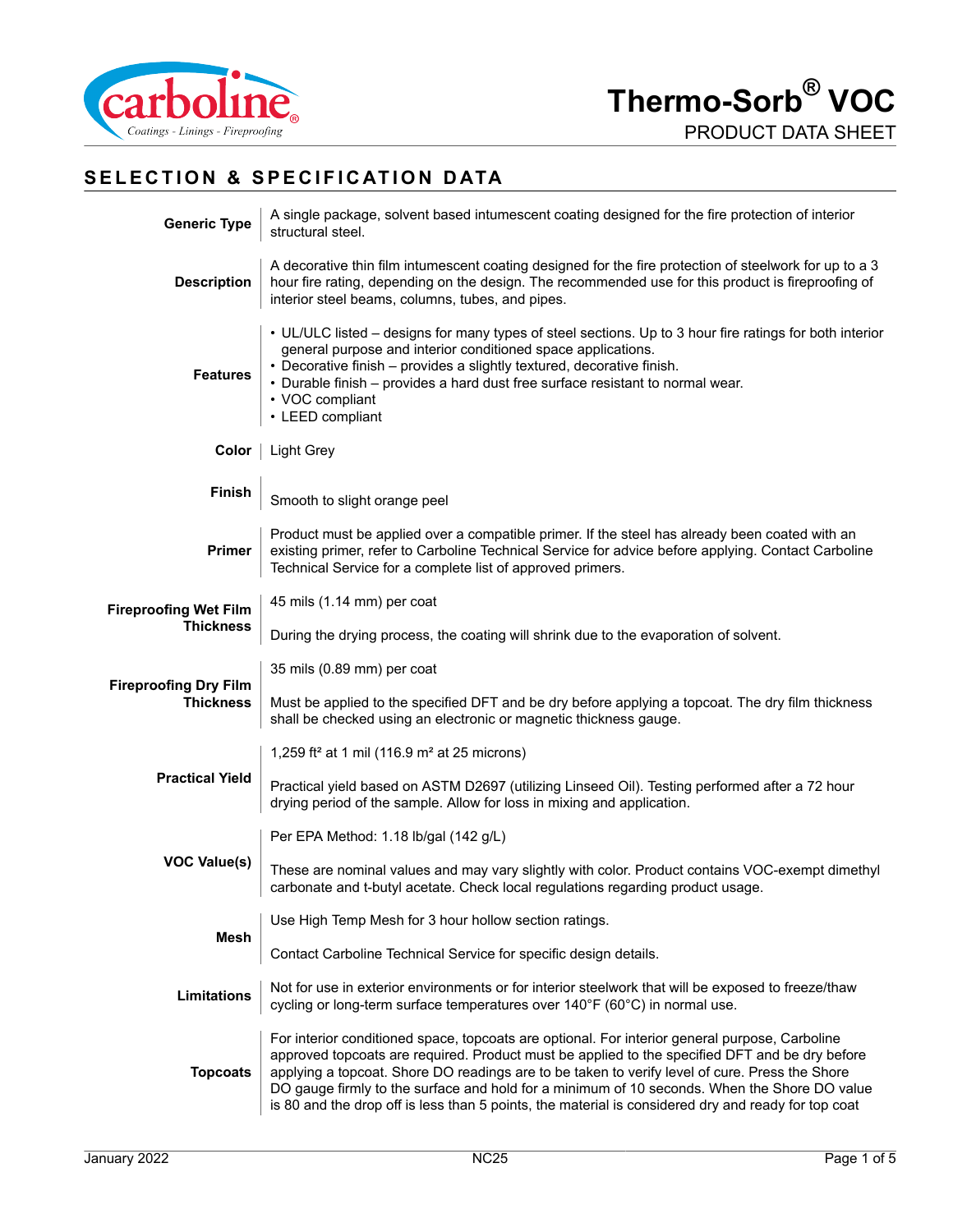**Thermo-Sorb® VOC**

PRODUCT DATA SHEET



## **SELECTION & SPECIFICATION DATA**

application. The choice of topcoat will depend on project requirements. Contact Carboline Technical Service for a complete list of approved topcoats.

## **SUBSTRATES & SURFACE PREPARATION**

#### **General** All surfaces must be primed with compatible primer and be clean, dry and free of oil, grease, loose mill scale, dirt, dust or other materials which would impair the bond of the product to the substrate. Surface preparation must meet the requirements of the primer being used. The general requirement for interior steel is SSPC-SP2 or SP3. Contact Carboline Technical Service for recommendations and specific primer requirements.

Existing coatings must attain a minimum 3A rating in accordance with ASTM D3359 Method A, X cut adhesion test. If acceptable, clean and lightly abrade in accordance with SSPC-SP2 or SP3 to roughen and de-gloss the surface. If not acceptable, the coating must be removed and areas reprimed with a compatible primer. If primer coating has acceptable adhesion, but is not compatible or compatibility is unknown, a tie-coat primer can be applied as a bonding or barrier coating. Contact Carboline Technical Service for a list of approved tie-coat primers and specific primer requirements.

Primer recoat intervals may vary from the published product datasheet when using under intumescent fireproofing products. Consult Carboline Technical Service for recommended cure times before applying Carboline intumescent products.

## **PERFORMANCE DATA**

**Painted/Primed Structural Steel**

#### **All test data was generated under laboratory conditions. Field testing results may vary.**

| <b>Test Method</b>              | <b>Results</b>                                                    |
|---------------------------------|-------------------------------------------------------------------|
| ASTM D2240 Hardness             | Shore DO - 85+ (fully dried) Shore DO - 80 (dry for top coating)* |
| ASTM D256 Impact                | $0.16$ ft-lb/in                                                   |
| ASTM D4541 Bond Strength        | 550 psi (3.79 MPa)                                                |
| ASTM D4541 Bond Strength        | Typical Field Value 200 psi (1.38 MPa)                            |
| ASTM D695 Compressive Strength  | 1,187 psi (8.1 MPa)                                               |
| <b>ASTM E84 Surface Burning</b> | Class A                                                           |
| Density                         | 79 pcf (1.26 g/cm <sup>3</sup> )                                  |

All values derived under controlled laboratory conditions unless otherwise noted.

\*Shore DO readings are to be taken to verify the level of cure. Press the Shore DO gauge firmly to the surface and hold for a minimum of 10 seconds. When the Shore DO value is 80 and the drop off is less than 5 points, the material is considered dry and ready for top coat application.

## **MIXING & THINNING**

| Mixina          | Product must be mixed using a 1/2" (12.7 mm) electric or air driven drill with a slotted paddle or<br>Jiffy mixer blade (300 rpm under load). Mix material for a minimum of 5 minutes to achieve the<br>necessary texture required before spraying.                                    |
|-----------------|----------------------------------------------------------------------------------------------------------------------------------------------------------------------------------------------------------------------------------------------------------------------------------------|
| <b>Thinning</b> | Thinning is not required. For optimum aesthetics, product may be thinned up to 5% with Thinner<br>188E, Thinner 242E, or Plasite Thinner 19 maximum 32 oz. (0.95 L) per 5 gallons (18.9 L).<br>Thinning will affect the film build properties and extend the cure time of the coating. |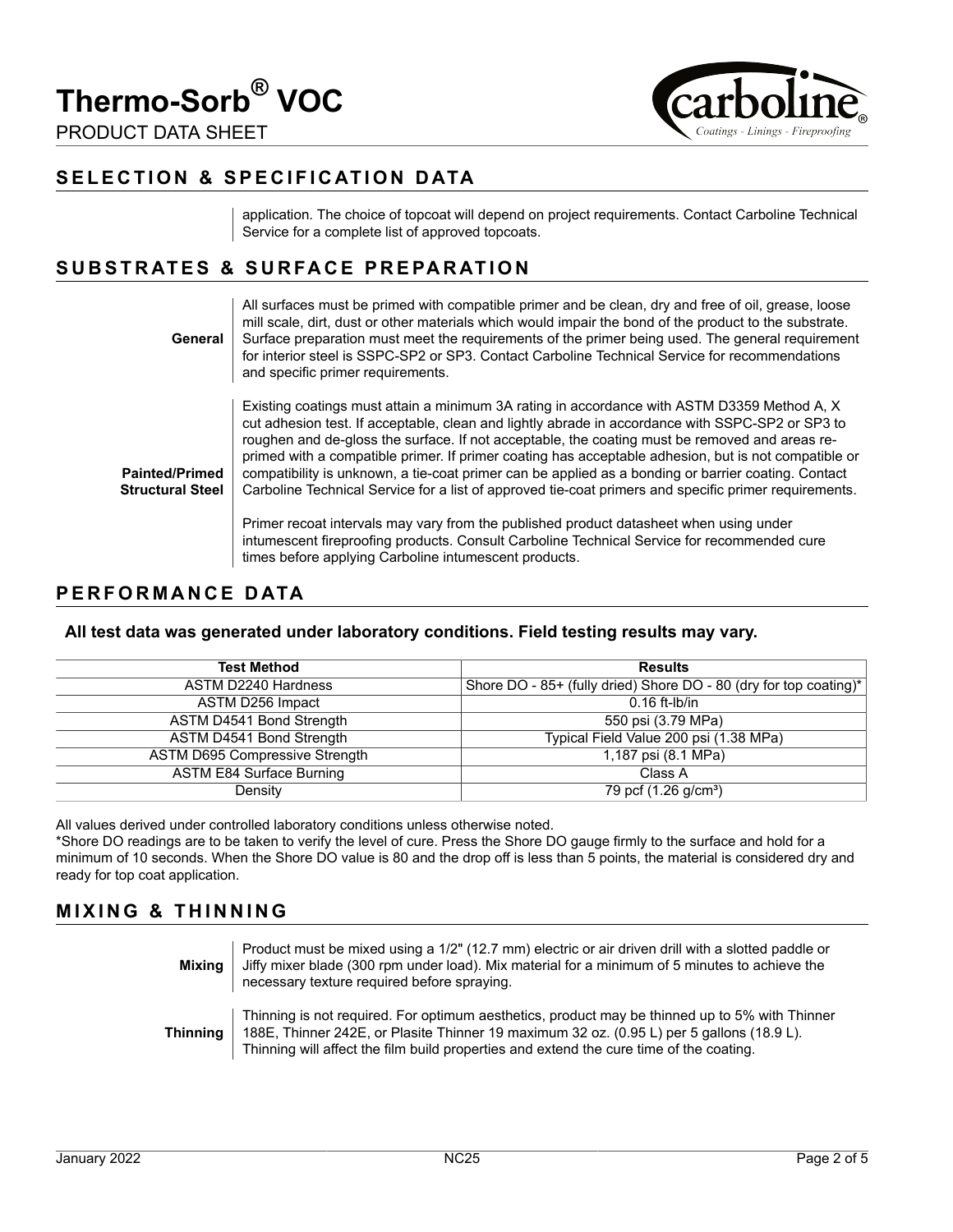

# **APPLICATION EQUIPMENT GUIDELINES**

Listed below are general equipment guidelines for the application of this product. Job site conditions may require modifications to these guidelines to achieve the desired results.

|                                                                                              | Use 1.35 gal. (5.1 L) per minute electric airless (minimum) to provide an operating pressure of<br>Airless Spray 3,000 psi (204 bar). Must have 30 mesh inline filter installed. Remove rock catcher from siphon<br>tube. |
|----------------------------------------------------------------------------------------------|---------------------------------------------------------------------------------------------------------------------------------------------------------------------------------------------------------------------------|
|                                                                                              | <b>Spray Gun</b>   Silver Gun with gun swivel, Contractor Gun (with filter removed) or equilavent                                                                                                                         |
|                                                                                              | <b>Spray Tips</b> $\vert$ 0.021-0.027" (Use Graco heavy duty RAC non diffuser tips and housing)                                                                                                                           |
|                                                                                              | <b>Fan Size</b> $\vert$ 6-10" (152-254 mm) depending on section being sprayed                                                                                                                                             |
| Hose Length $\begin{array}{ c c c } \hline 150' (45 m) \\ 75' (22 m)^* \\\hline \end{array}$ |                                                                                                                                                                                                                           |
|                                                                                              | <b>Material Hose</b> $\begin{array}{ l} 3/8$ " (9.5 mm) I.D. minimum<br><b>Material Hose</b> $\begin{array}{ l} 1/2$ " (12.7 mm) I.D. minimum *                                                                           |
|                                                                                              | <b>Whip Hose</b> $\vert$ 1/4" (6.3 mm) I.D. minimum (optional)                                                                                                                                                            |

## **APPLICATION PROCEDURES**

| General                   | May be applied by spray, trowel, brush or roller. Spray application is recommended for the optimum<br>production, coverage and finish. When applying by trowel, brush or roller, work from a small<br>container and mix material frequently. The original pail should be kept tightly closed.      |
|---------------------------|----------------------------------------------------------------------------------------------------------------------------------------------------------------------------------------------------------------------------------------------------------------------------------------------------|
| <b>Airless Spray</b>      | A single coat built up with a number of quick passes allows greater control over quantities,<br>thickness and finish. In most conditions, it is advantageous to apply two thin coats rather than one<br>thick coat.                                                                                |
| <b>Application Rates</b>  | At an ambient temperature of $70^{\circ}F(21^{\circ}C)$ , the following application rates are applicable:<br>Spray / trowel: 45 mils (1.14 mm) per coat (wet)<br>Brush / roll: 10 mils (0.25 mm) per coat (wet)<br>4 hour recoat time between coats                                                |
| <b>Wet Film Thickness</b> | Frequent thickness measurements with a wet film gauge are recommended during the application<br>process to ensure uniform thickness.                                                                                                                                                               |
| <b>Dry Film Thickness</b> | Final thickness must be measured using an electronic dry film thickness gauge. For method of<br>thickness determination and tolerances refer to: AWCI Technical Manual 12-B (Standard Practice<br>for the Testing and Inspection of Field Applied Thin Film Intumescent Fire Resistive Materials). |

## **APPLICATION CONDITIONS**

| Condition | <b>Material</b>                  | <b>Surface</b>                    | ∖mbient                    | <b>Humidity</b> |
|-----------|----------------------------------|-----------------------------------|----------------------------|-----------------|
| Minimum   | $70^{\circ}$ E (21 $^{\circ}$ C) | (0.00)<br>14 ° F<br>J.            | 140F<br>$I E^{\circ}$<br>ັ | 0%              |
| Maximum   | $(38^{\circ}C)$<br>100°F         | $(500^\circ)$<br>125°F<br>ు∠<br>◡ | (120C)<br>110°⊑<br>ັ       | 85%             |

\* Thermo-Sorb VOC may be applied when the material temperature range is between 51°F (10.5°C) and 69°F (20.5°C) provided that the material hose used shall be a minimum 1/2" (12.7 mm) I.D., shall be no greater than 75' (22 m) in length and no whip line is to be used.

Steel surface temperature should be a minimum of 5°F (3°C) above the dew point. Heavy rain or water running over the surface of recently applied material can cause surface patterning if the material has not formed a skin.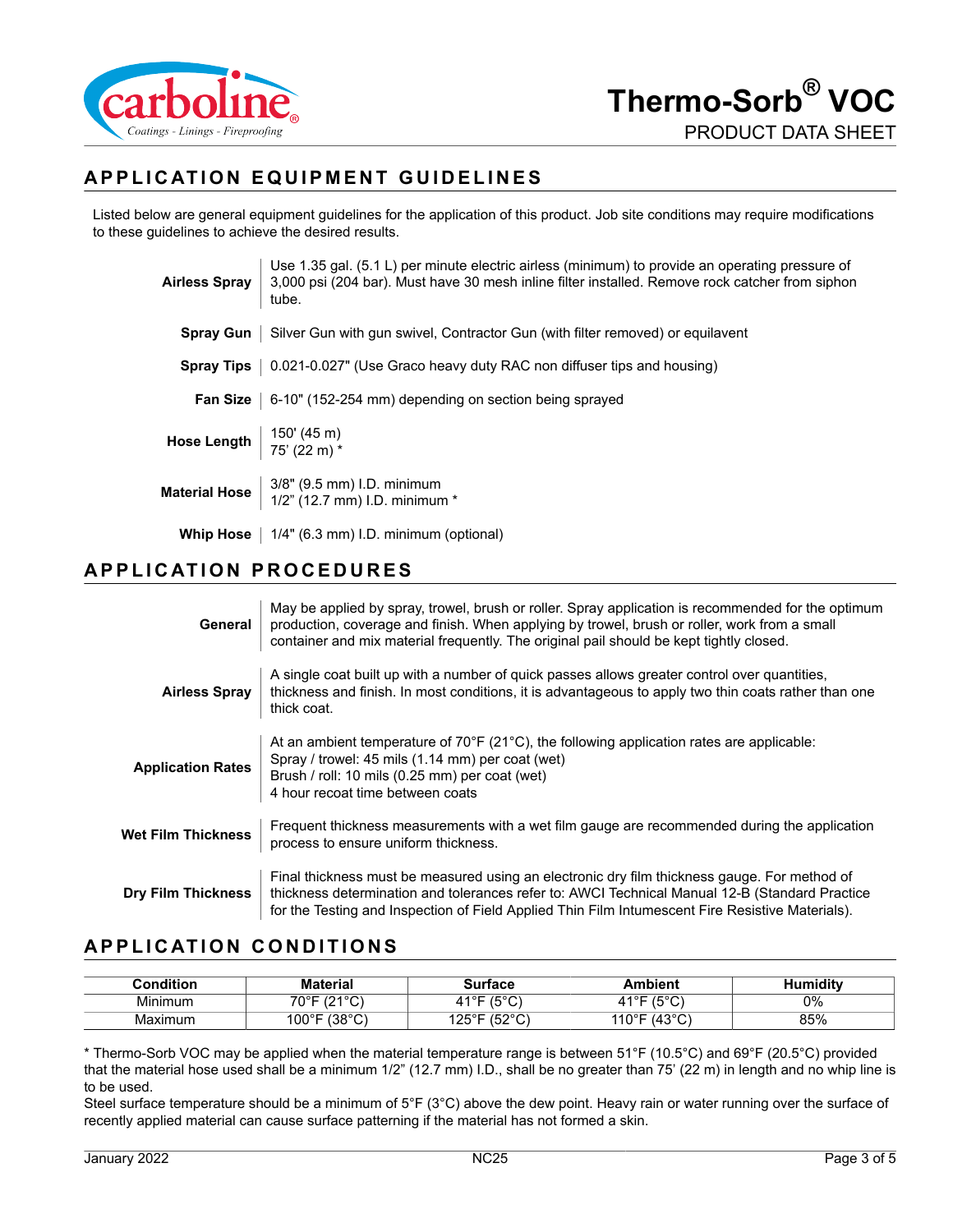

PRODUCT DATA SHEET

## **CURING SCHEDULE**

| Temp.<br>----<br>эипасе      | Recoat |
|------------------------------|--------|
| $-\circ$ $\sim$<br>7700<br>. | Hours  |

For optimum curing, it is recommended to apply one coat at 45 mils (1143 microns) wet per day. Drying Time will vary with temperature and humidity conditions. Shore DO readings are to be taken to verify the level of cure. Press the Shore DO gauge firmly to the surface for a minimum of 10 seconds. When the Shore DO value is 80 and the drop off is less than 5 points, the material is considered dry and ready for top coat application. Air movement and thinner coats will assist drying. Higher film thicknesses will require longer drying times for topcoating. Consult Carboline Technical Service for specific details.

## **CLEANUP & SAFETY**

| Cleanup            | Pump, Gun, Tips and Hoses and mixer should be cleaned at least once per day with: Plasite<br>Thinner 19, Thinner 242E, Thinner 2, Toluene, MEK, MIBK or Xylene.                                                                                                                                                                                                                                                                                                            |
|--------------------|----------------------------------------------------------------------------------------------------------------------------------------------------------------------------------------------------------------------------------------------------------------------------------------------------------------------------------------------------------------------------------------------------------------------------------------------------------------------------|
| <b>Safety</b>      | Read and follow all caution statements on this product data sheet and on the SDS for this product.<br>Employ normal workmanlike safety precautions. Use adequate ventilation. Keep container closed<br>when not in use.                                                                                                                                                                                                                                                    |
| Overspray          | All adjacent and finished surfaces shall be protected from damage and overspray.                                                                                                                                                                                                                                                                                                                                                                                           |
| <b>Ventilation</b> | When used in enclosed areas, thorough air circulation must be used during and after application<br>until the coating is cured. The ventilation system should be capable of preventing the solvent vapor<br>concentration from reaching the lower explosion limit for the solvents used. User should test and<br>monitor exposure levels to insure all personnel are below guidelines. If not sure or if not able to<br>monitor levels, use MSHA/NIOSH approved respirator. |

#### **MAINTENANCE**

**General** If coating becomes damaged, rebuild required thickness by spray or trowel. When dry, smooth and finish with approved topcoat to match. Damaged areas must be abraded back to a firm edge by sanding or scraping. The topcoat should be abraded back by 1" (25.4 mm) from the damaged area. The surface must be clean and dry before re-applying product. The coating shall then be built back to the original thickness, allowed to dry, then over-coated with the specified topcoat or system.

## **TESTING / CERTIFICATION / LISTING**

| <b>Underwriters</b><br>Laboratories, Inc. | Thermo-Sorb® VOC has been tested in accordance with ASTM E-119 (UL 263) at Underwriter's<br>Laboratories, Inc. Thermo-Sorb® VOC is listed by UL and ULC for the following designs:<br><b>Wide Flange Columns: X660</b><br><b>Tube Columns: X661</b><br>Pipe Columns: X662<br><b>Restrained and Unrestrained Beams: N619</b><br><b>Beams (Unprotected Deck): D946</b> |
|-------------------------------------------|----------------------------------------------------------------------------------------------------------------------------------------------------------------------------------------------------------------------------------------------------------------------------------------------------------------------------------------------------------------------|
|                                           | The product should be applied in accordance with the appropriate design.                                                                                                                                                                                                                                                                                             |

**City of Los Angeles** | Report: RR 25484

## **PACKAGING, HANDLING & STORAGE**

**Packaging**  $\vert 5$  gallons (18.9 L)

**Shelf Life** | 18 Months (when kept at recommended storage conditions and in original unopened containers).